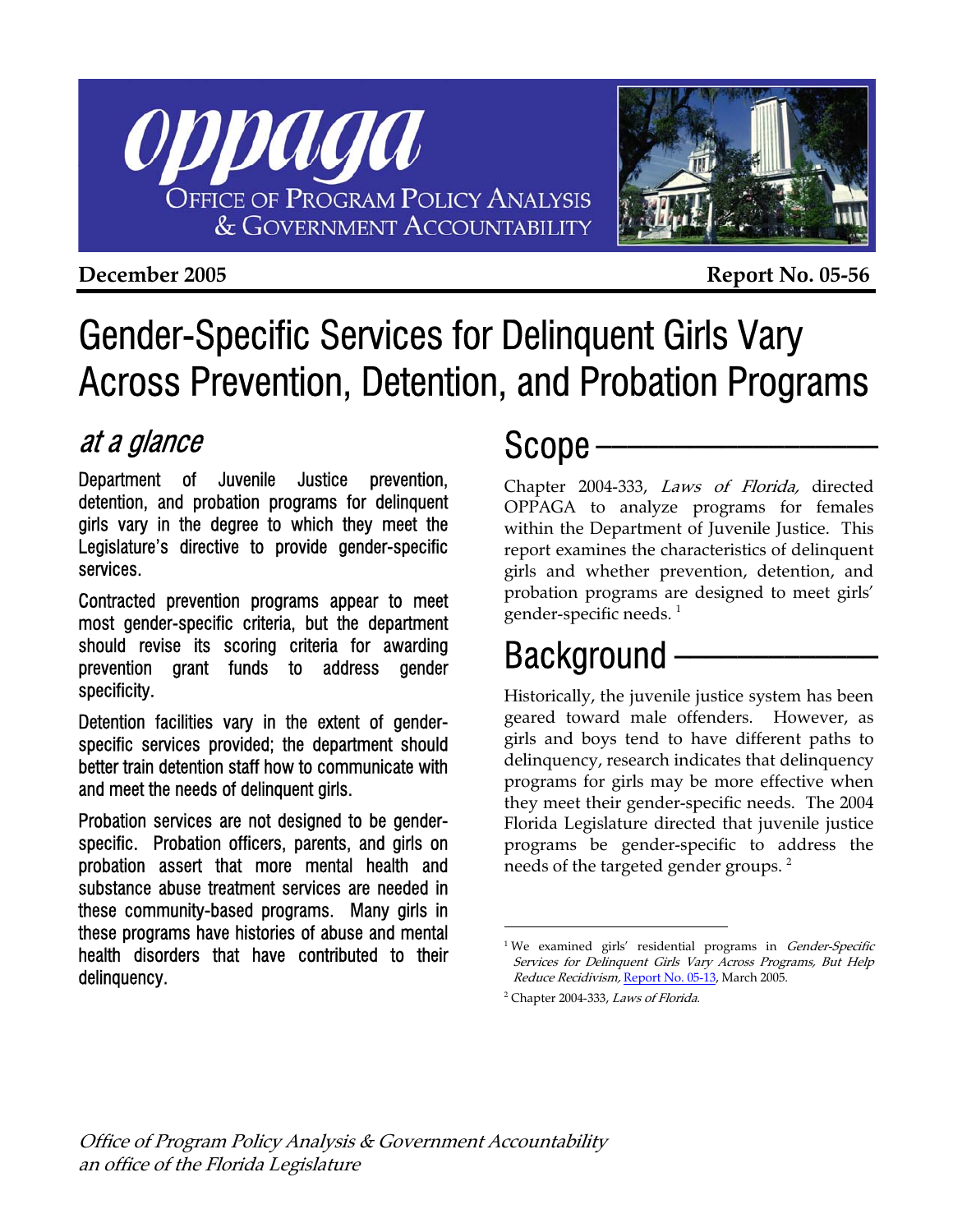As shown in Exhibit 1, girls served by the Department of Juvenile Justice's two major prevention programs have numerous risk factors that increase their likelihood of becoming delinquent. <sup>[3](#page-1-0)</sup> Over two-thirds of these girls have families that feel unable to control their behavior and nearly as many have delinquent peers and are failing in school. While the department does not aggregate risk factor information for girls in detention or probation programs, these girls likely have similar risk factors, as they are consistent with the risk factors of girls in residential commitment programs.  $^4$  $^4$ 

#### Exhibit 1

l

## Girls in Prevention Programs Have Multiple Risk Factors

|                                              | <b>Florida</b> |             |  |  |
|----------------------------------------------|----------------|-------------|--|--|
| <b>Family Factors</b>                        | <b>Network</b> | <b>PACE</b> |  |  |
| Parents/youth make statements that parents   |                |             |  |  |
| cannot control the child's behavior          | 85%            | 66%         |  |  |
| Documented instances of child abuse          |                |             |  |  |
| (physical, emotional, or sexual) or neglect  | 18%            | 28%         |  |  |
| Parent(s) with mental illness <sup>1</sup>   | ΝA             | 26%         |  |  |
| Incarcerated parent(s) <sup>1</sup>          | ΝA             | 25%         |  |  |
| <b>Mental Health Factors</b>                 |                |             |  |  |
| Mental health disorders                      | ΝA             | 37%         |  |  |
| Previous suicidal ideation                   | ΝA             | 32%         |  |  |
| Self-mutilation                              | ΝA             | 18%         |  |  |
| <b>At-Risk Behaviors</b>                     |                |             |  |  |
| Associated with youth involved with          |                |             |  |  |
| serious/delinquent behavior                  | 68%            | 61%         |  |  |
| Used drugs or alcohol three or more times in |                |             |  |  |
| last 30 days                                 | 21%            | 24%         |  |  |
| Ran away from home for one week or more      | 22%            | 22%         |  |  |
| Failing one or more classes within past six  |                |             |  |  |
| months                                       | 57%            | 78%         |  |  |
| Habitual or chronic truancy                  | 30%            | 42%         |  |  |
| Currently expelled from school               | 3%             | 5%          |  |  |
| $\mathbf{1}$                                 |                |             |  |  |

1 Additional data from the PACE Portrait of Risk, from a survey of girls served on March 18, 2005. Source: Data from DJJ Juvenile Justice Information System,

FY 2004-05.

Early sexual activity is also a delinquency risk factor. The department found that 585 girls, or roughly 8% of the girls were pregnant or parenting in a one-day snapshot survey of probation, detention and diversion programs.

To assist programs in providing gender-specific services, the department has established a central office coordinator who provides information on gender-specific research to program managers and coordinates a voluntary work group of department staff and providers known as the Girls Forum. The department is also collaborating with the Department of Children and Families to pilot a trauma initiative in two detention programs and a probation supervision circuit.<sup>5</sup> This initiative is a response to the prevalence of documented abuse and neglect of girls in the system. Many of these girls also may have witnessed multiple traumatic events, which can lead to post-traumatic stress and other trauma-related mental disorders that are characterized by a lack of empathy, impulsivity, anger, acting out, and resistance to treatment.

The department has been phasing in new contracts that require gender-specific programming. However, it has not yet incorporated the new gender-specific requirements into its quality assurance standards or program monitoring inspection instruments, although it is working to revise these documents.

# What are gender-specific practices?

To examine gender-specific programming in Florida's prevention, detention, and probation programs for girls, we used two approaches. First, to identify criteria for gender-specific programs, we reviewed published research and interviewed department officials and program providers. Based on this research, we identified gender-specific practices in seven key areas, as shown in Exhibit 2.

 $\overline{a}$ 

<span id="page-1-0"></span><sup>&</sup>lt;sup>3</sup> The Florida Network is a statewide association of agencies that serve homeless, runaway, and troubled youth and their families. The PACE Center for Girls is a school-based day program with locations throughout the state.

<span id="page-1-1"></span><sup>&</sup>lt;sup>4</sup> Gender-Specific Services for Delinquent Girls Vary Across Programs, But Help Reduce Recidivism, [Report No. 05-13,](http://www.oppaga.state.fl.us/reports/crime/r05-13s.html) March 2005.

<span id="page-1-2"></span><sup>&</sup>lt;sup>5</sup> The pilot program will train officers in Palm Beach and Marion detention centers and probation officers who have all girls' caseloads in Hillsborough County to better serve traumatized girls.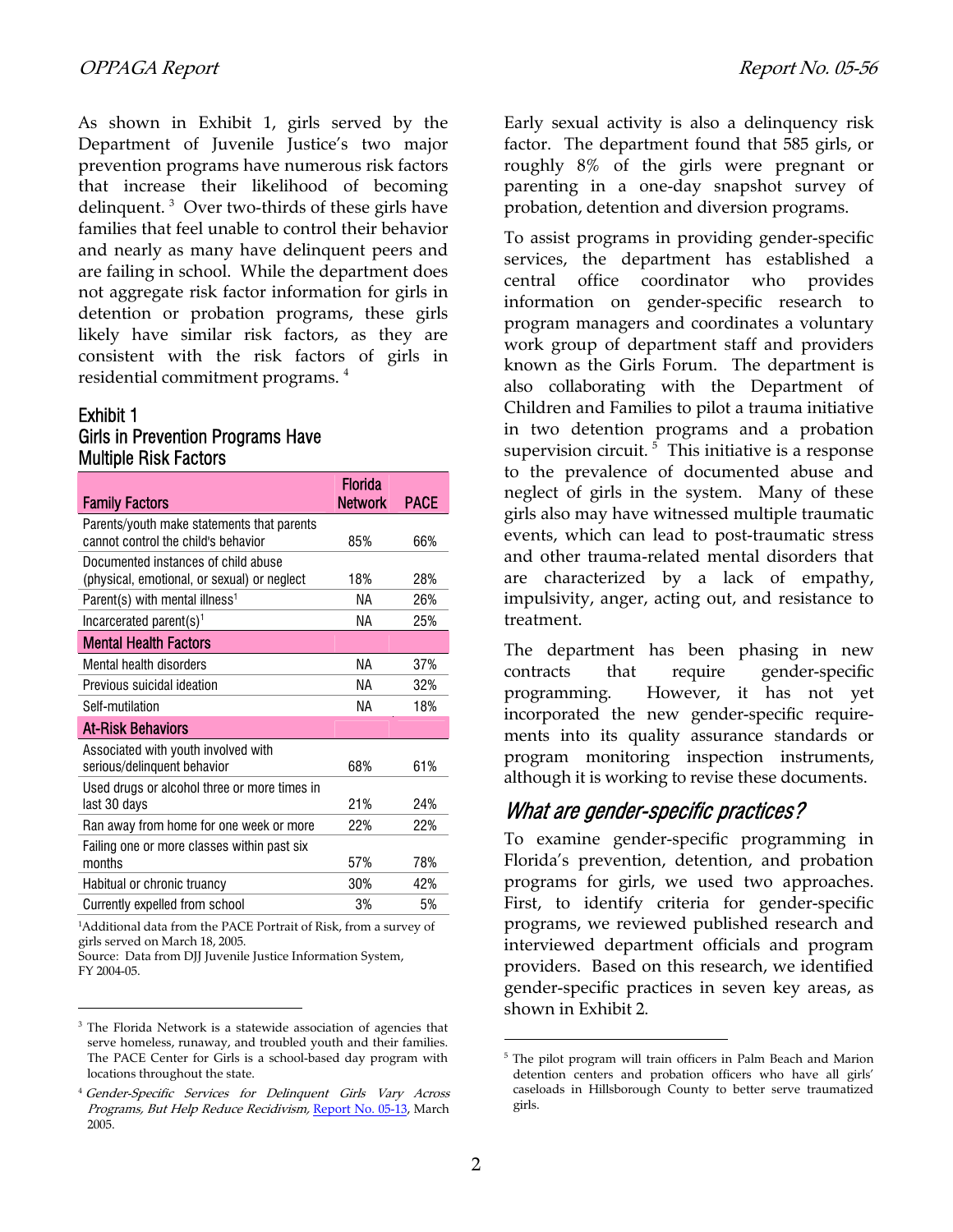# Exhibit 2

# Best Practices for Gender-Specific Prevention, Detention, and Probation Programs for Girls

## Mental Health

- Addresses girls' issues such as addiction, depression, post-traumatic stress disorder, and trauma relating to physical or sexual abuse, neglect, and domestic violence.
- Uses effective interventions, such as behavioral, cognitive, affective/dynamic, and systems perspectives to address the needs of individual girls.

## Relationships and Emotional Safety

- Promotes positive relationships, including those with family members, friends, and staff.
- Teaches communication skills, assertiveness, and appropriate expression of anger, using evidence-based approaches shown to be effective for girls.
- Provides safety from verbal harassment, bullying, teasing, stalking, racism, and sexism.
- Provides an environment in which girls feel safe to share their feelings and discuss their problems, removed from family and friends and the demands of adolescent males.

### Physical Safety

- Provides physical safety, including protection from harm by self, peers, family members and staff.
- Addresses Issues that threaten girls' physical safety, including domestic violence and sexual abuse.

### Health and Hygiene

- Provides education about girls' physical and sexual health, including sexually transmitted diseases, contraception, exercise, and personal health care.
- **Provides for girls' hygiene and grooming needs in culturally appropriate ways.**

## Social and Educational Programming

- Provides educational programs, events, and speakers about the experiences of women from various ethnic, racial, and socioeconomic backgrounds.
- Overall environment acknowledges the contribution of females through posters, murals, books, magazines, and videos.
- Addresses sexual decision making and how to communicate personal limits.
- Provides recreational activities such as sports, art, music, and volunteer activities.
- **•** Provides parenting education.
- Provides career and vocational information to encourage girls to set career or vocational goals and works with girls to develop plans for job training and economic self-sufficiency.

#### Design and Evaluation

- **Includes girls in the design and evaluation of programs and services.**
- Revises the program in a significant way as appropriate based on input from girls.

## Staff Hiring and Training

- Questions job applicants about their interest and experience working with girls and about their knowledge of female development.
- Trains new employees on gender-specific issues such as gender differences in delinquency, adolescent female development, female issues and needs, communication and relationship skills, unique issues for girls of color, sexuality and gender identity, and the use of the evidence-based practices effective for girls.
- Provides periodic refresher training for all staff in gender-specific practices.

Source: OPPAGA analysis of national research focusing on gender-specific principles and effectiveness.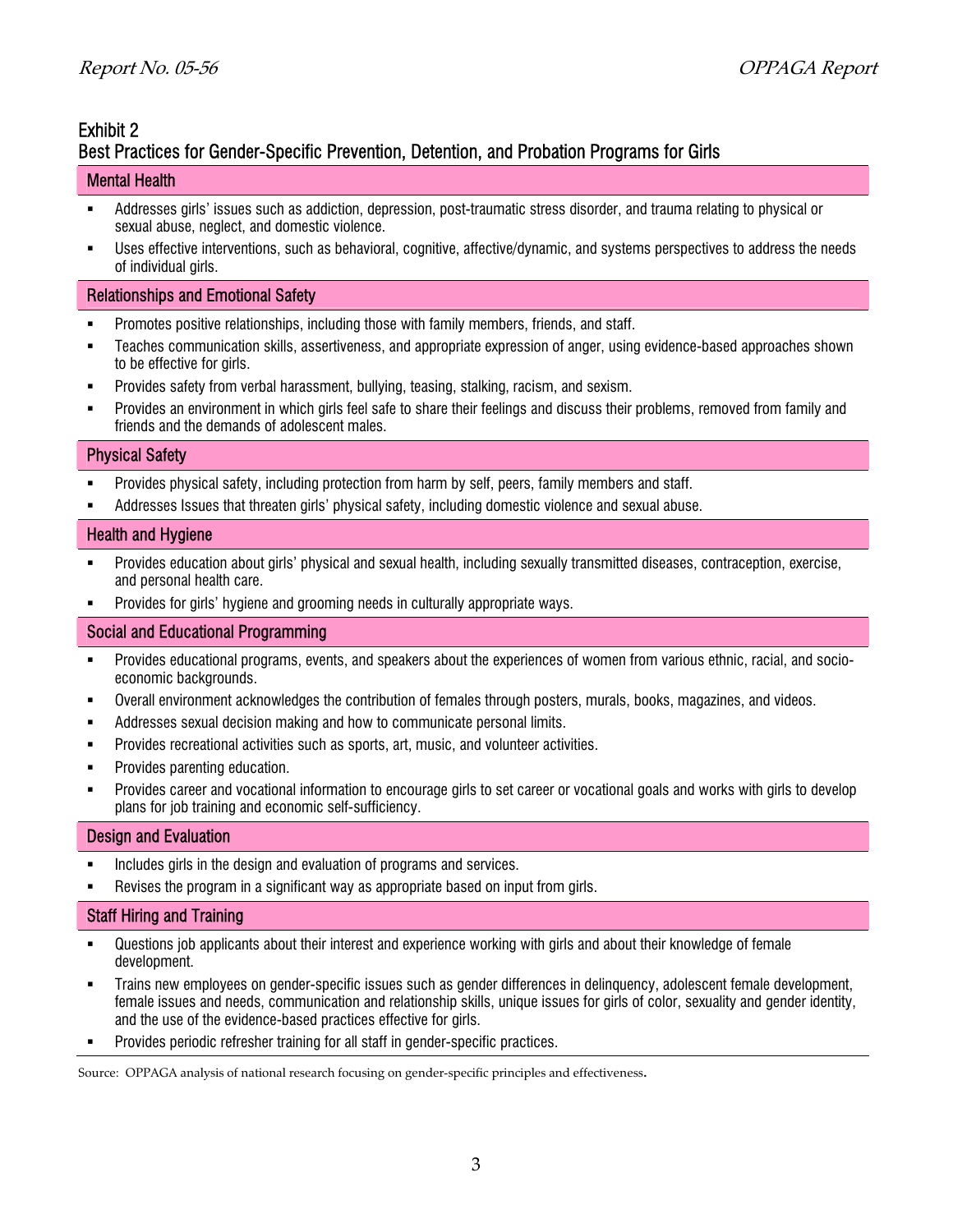Second, to determine the extent to which programs met these criteria, we conducted site reviews at 10 prevention, detention, and probation programs. (See Appendix A.) During site visits, we observed operations and analyzed documents and data, interviewed employees and managers, and conducted girls' focus groups to assess whether programs were meeting gender-specific practices.

Addressing the gender-specific needs of girls in prevention, detention, and probation programs is challenging due to a number of factors, including the generally short length of stay and lack of custodial supervision (as most girls in these programs live in their homes, with some exceptions such as those in detention). Because of the variability in program structure, some gender-specific criteria do not apply to each program model; for example, detention centers and crisis shelters should provide for girls' hygiene in culturally appropriate ways, while probation would not be responsible for providing such services because girls remain in their homes. Where applicable, however, programs should provide gender-specific services as directed by the Legislature.

# Findings -

# Programs generally meet gender-specific criteria; improvements can be made

The degree to which prevention, detention, and probation programs meet gender-specific criteria varies. On the whole, the structure of the two major contracted prevention programs is gender-specific; however, the department should revise the scoring criteria for its prevention grant programs, as they do not address gender specificity. The department's detention facilities vary in the extent of genderspecific services provided; the department should train detention staff how to communicate with and meet the needs of delinquent girls. Probation is not designed to be gender-specific, and stakeholders report that more mental health and substance abuse treatment services are needed.

# Prevention

The department oversees a range of prevention programs intended to help girls avoid entering or going deeper into the juvenile justice system, and these programs vary in their gender specificity. Most prevention funds are allocated to contracts with the Florida Network for Youth and Family Services and PACE Center for Girls, which meet most gender-specific criteria. The department also administers state and federal grants to over 100 small prevention programs, which are not required to be gender-specific.

The Florida Network provides gender-specific services. The Florida Network is a statewide association of agencies that serve homeless, runaway, and troubled youth and their families. In Fiscal Year 2004-05, the network served 16,035 youth, including 8,291 girls. The network provides several services to improve children's behavior, help families move beyond crisis, and prevent delinquency. These services include shelters that allow youth to stay overnight during crises in the home; individual, group, and family counseling; and on-site educational support and/or transportation to school. The network also provides case management and referrals to other social service agencies.

The network's structure meets gender-specific criteria. Its services are designed to address girls' needs for mental health services, relationships, emotional safety, physical safety, health and hygiene, social and educational assistance, and empowerment. Florida Network employees are trained on girls' issues and managers solicit girls' input in making improvements. In our site visit to a network program, girls reported that the program helped them deal with personal and family issues through counseling services and that they felt safe there.

PACE Center for Girls is gender-specific. PACE is a school-based day program for girls with 19 locations throughout the state. In Fiscal Year 2004-05, PACE served 2,298 girls. Girls are referred to PACE by schools, parents, and law enforcement. After PACE conducts an initial screening to assess girls' risk factors and needed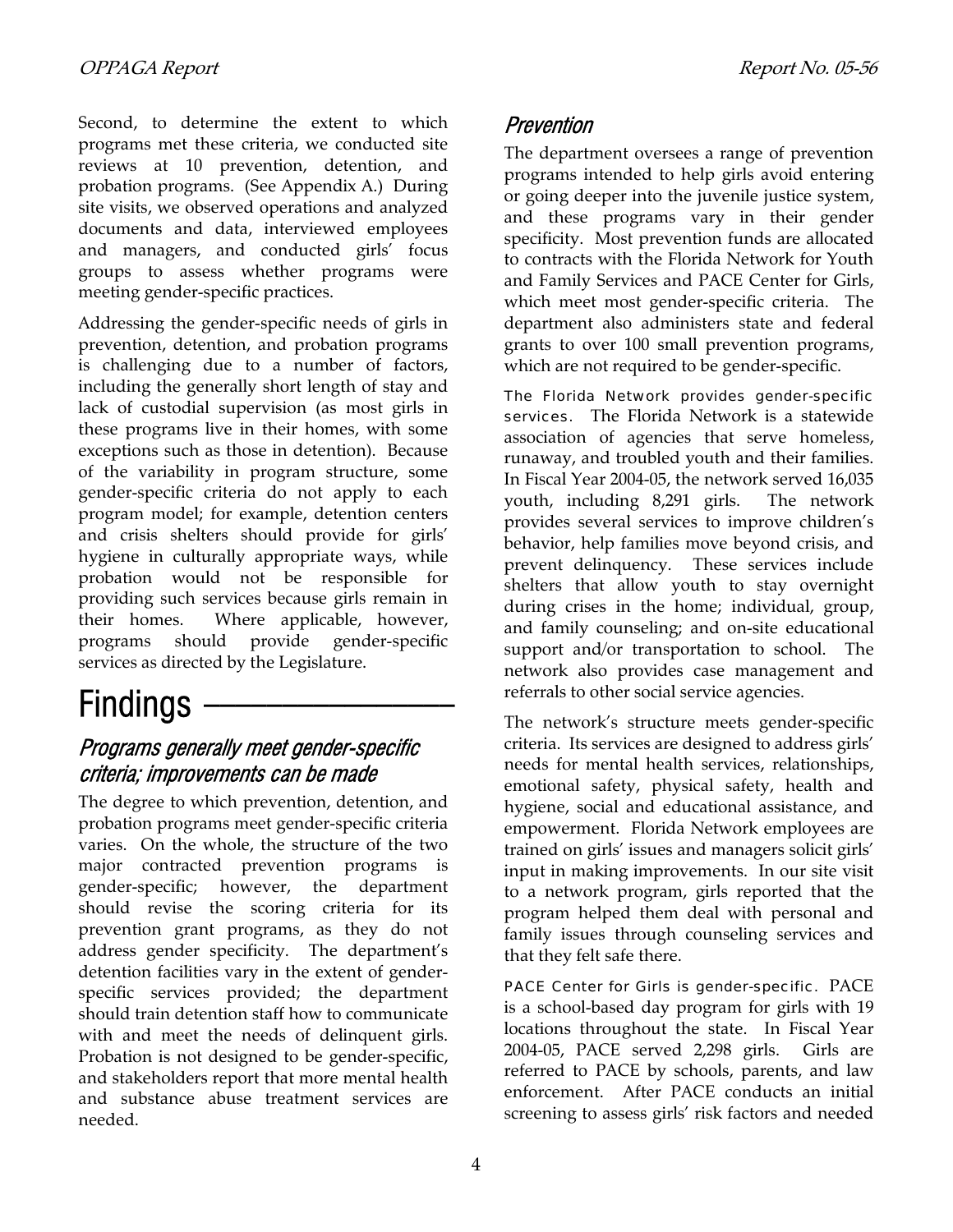services, it provides education, life management skills, therapeutic services, community service, and transitional services.

The structure of PACE is highly gender-specific. It is designed to address adolescent girls' intellectual, spiritual, emotional, relationship, sexual, and physical needs. PACE also works to hire employees who have experience or training in working with girls, and uses input from girls to revise and improve program operations. Because PACE generally expels girls for fighting, PACE may not be ideal for girls who have serious issues with physical aggression and are unresponsive to anger management counseling. In our site visits, girls reported that PACE taught them how to positively manage anger and more effective ways to deal with issues other than fighting.

State and federal grant programs are not required to be gender-specific**.** In Fiscal Year 2004-05, the department administered \$12.3 million in over 100 grants. The department does not require that grant programs be genderspecific, nor does it award points in the application review process for providing genderspecific activities. However, the department anticipates issuing requests for proposals for three gender-specific programs by February 2006. The department has not finalized the details, but is considering an after-school program that will target at-risk girls focusing on an area of critical need, such as bullying.

# **Detention**

The department operates all of Florida's 26 secure detention facilities, which vary in the extent to which they provide gender-specific services. In Fiscal Year 2005-06, secure detention facilities served 12,429 girls. The facilities provide 24-hour care and supervision of juveniles who have been determined to pose a risk to public safety and are waiting to appear before a judge and those who are being sent to residential commitment and are waiting for beds to become available.

In addition to custodial supervision, detention centers provide on-site schooling and limited health and mental health services. Because most girls are in detention for one to two days, facility services are not designed to provide long-term treatment, and employees are not expected to address serious mental health or substance abuse issues. Facilities are required to develop mental health treatment plans for youth who remain in detention 30 days or more.

Girls who are waiting for residential beds have somewhat longer stays than those waiting to see a judge. As shown in Exhibit 3, half of the 1,011 girls waiting for a bed stay less than a week, and the vast majority stay less than a month. However, there are a small number of girls who remain in detention over a month. According to department staff, these girls are waiting for high risk or special needs beds, which are limited, as the department closed some high-risk programs last year.

# Exhibit 3

## Most Girls in Detention Awaiting Residential Placement Waited Less Than Two Weeks

| <b>Length of Stay</b> | <b>Number</b> | Percentage |
|-----------------------|---------------|------------|
| Less than 1 week      | 547           | 54.1%      |
| 1 to 2 weeks          | 160           | 15.8%      |
| 2 weeks to 1 month    | 255           | 25.2%      |
| 1 to 2 months         | 36            | 3.6%       |
| 2 to 3 months         | 12            | 1.2%       |
| 3 to 4.5 months       | 1             | 0.1%       |
| Total                 | 1.011         | 100.0%     |

Source: OPPAGA analysis of data from the Department of Juvenile Justice for Fiscal Year 2004-05.

Detention services vary in the extent to which they provide gender-specific services. As shown in Exhibit 4, over half of the centers reported conducting daily or weekly genderspecific training on subjects relating to girls' needs, including anger management, health and hygiene, and substance abuse. For example, Manatee Detention Center has a continuing five-day program that includes communication skills, decision making, health and hygiene, and parenting. Staff received periodic gender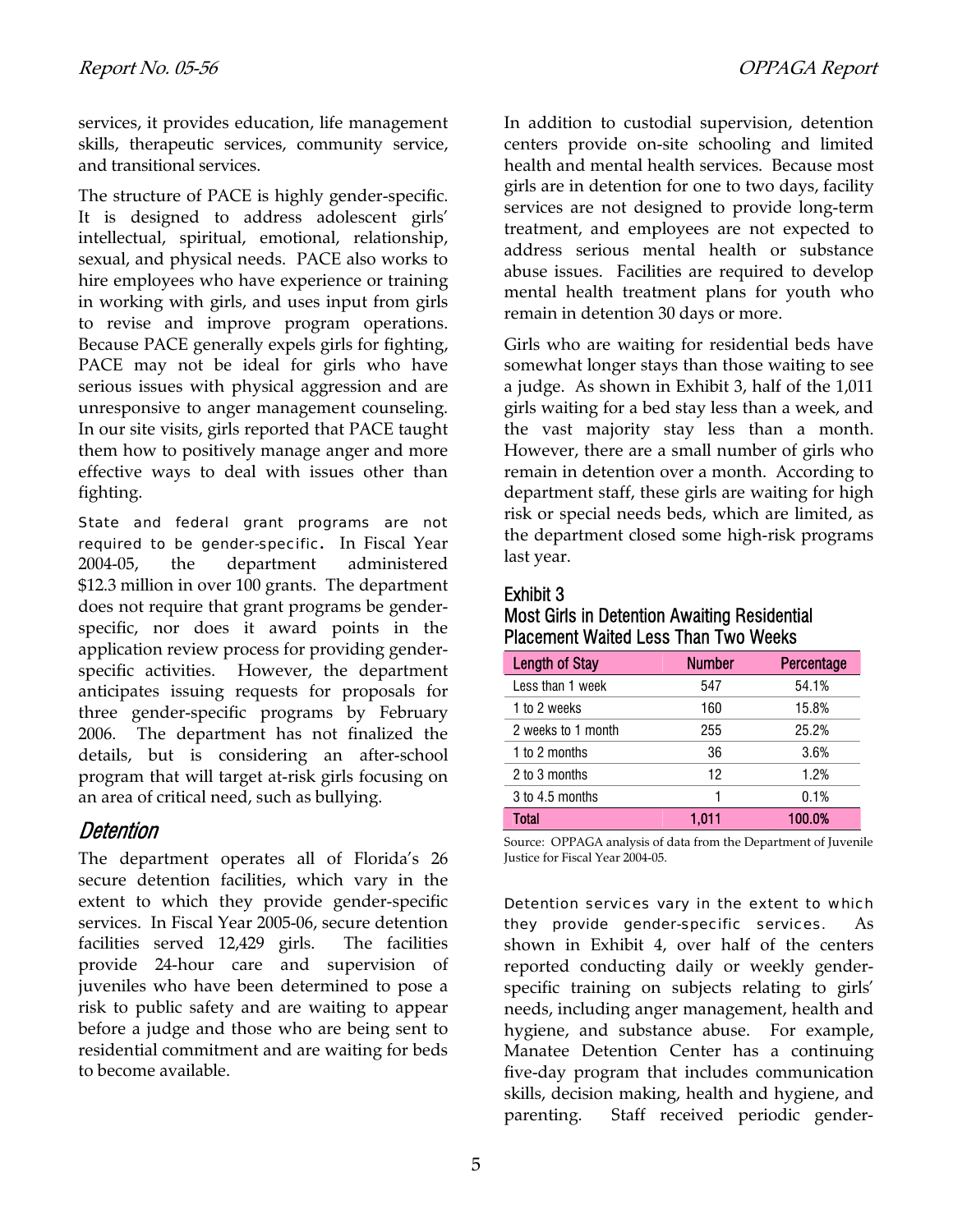specific training at 11, or 42% of detention centers. Less than one-third of the centers offered girls' focus groups at least monthly. According to department staff, variations among detention facilities are due to the availability of local resources.

## Exhibit 4

# Gender-Specific Activities for Girls Vary by Detention Center

| Detention Centers Providing Service (N=26) |                           |     |                              |     |  |
|--------------------------------------------|---------------------------|-----|------------------------------|-----|--|
|                                            | Daily or<br><b>Weekly</b> |     | Biweekly /<br><b>Monthly</b> |     |  |
| <b>Activity</b>                            | #                         | %   | #                            | %   |  |
| Mental health groups                       | 17                        | 65% | 0                            | 0%  |  |
| Life skills focusing on:                   |                           |     |                              |     |  |
| Anger management                           | 16                        | 62% | 3                            | 12% |  |
| Health and hygiene                         | 16                        | 62% | 3                            | 12% |  |
| Substance abuse                            | 15                        | 58% | 3                            | 12% |  |
| Relationships                              | 15                        | 58% | 3                            | 12% |  |
| Abuse issues                               | 13                        | 50% | 3                            | 12% |  |
| Self-injurious behavior                    | 9                         | 35% | 3                            | 12% |  |
| Vocation/career information                | 11                        | 42% | 2                            | 8%  |  |
| Arts and crafts                            | 10                        | 38% | 4                            | 15% |  |
| Mentors from community                     | 9                         | 35% | 3                            | 12% |  |
| Girls' focus groups                        |                           | 27% | 1                            | 4%  |  |

Source: OPPAGA survey of DJJ detention centers.

Girls that we interviewed during our site visits to three detention centers stated that they learned how to resolve conflicts and how to appropriately respond when angry. At two detention centers, girls stated that at least some employees model good behavior, although girls at the third facility reported that staff routinely cursed at them and called them derogatory names. The department should train all detention staff how to communicate with and meet the needs of delinquent girls.

One of the centers we visited, the Miami-Dade Juvenile Regional Detention Center, houses the Girls' Advocacy Program, which was established by local volunteers in 1999 to provide services that were not being provided by the detention center. This program provides courtroom advocacy for girls as well as classes on effective communication, health and sex education, and setting career goals and developing plans for job training. The program also conducts group discussions designed to help girls make better decisions.<sup>[6](#page-5-0)</sup>

# Probation

Probation programs allow juveniles with less serious offenses to remain in their communities for sanctions and supervision, which costs less than residential commitment. Probation serves youth who are court-ordered to probation for minor crimes as well as some who are leaving residential commitment programs. In both cases, the juveniles must complete court-ordered sanctions such as curfew, community service hours, and restitution. Probation includes general probation supervision and day treatment programs.

Probation supervision is not designed to be gender-specific. Probation officers routinely check on youth on probation to make sure that they are meeting their court-ordered conditions. In Fiscal Year 2004-05, probation served 7,005 girls. Contact between youth and their probation officers is usually brief and infrequent. Some youth who exhibit certain high-risk factors, including first offense at age 15 or younger, poor school performance and truancy, lack of parental supervision, and substance abuse problems and gang affiliation, are given closer supervision and access to mental health counseling, substance abuse treatment, and tutoring through Intensive Delinquency Diversion Services. This program served 1,250 girls in Fiscal Year 2004-05.

Probation is not currently designed to be gender-specific. Officers in some circuits have caseloads of only girls, and they report that this allows them to gain more knowledge of appropriate referrals. Probation officers we interviewed throughout the state reported that they lack services for which to refer girls. When girls are court-ordered or referred for treatment, such as for mental health or drug abuse issues, services are either scarce or are not tailored to meet girls' needs. Parents of girls on probation also expressed similar concerns.

 $\overline{a}$ 

<span id="page-5-0"></span> $6$  State funding for the program was vetoed in 2005; the Legislature has provided emergency funding to GAP for Fiscal Year 2005-06.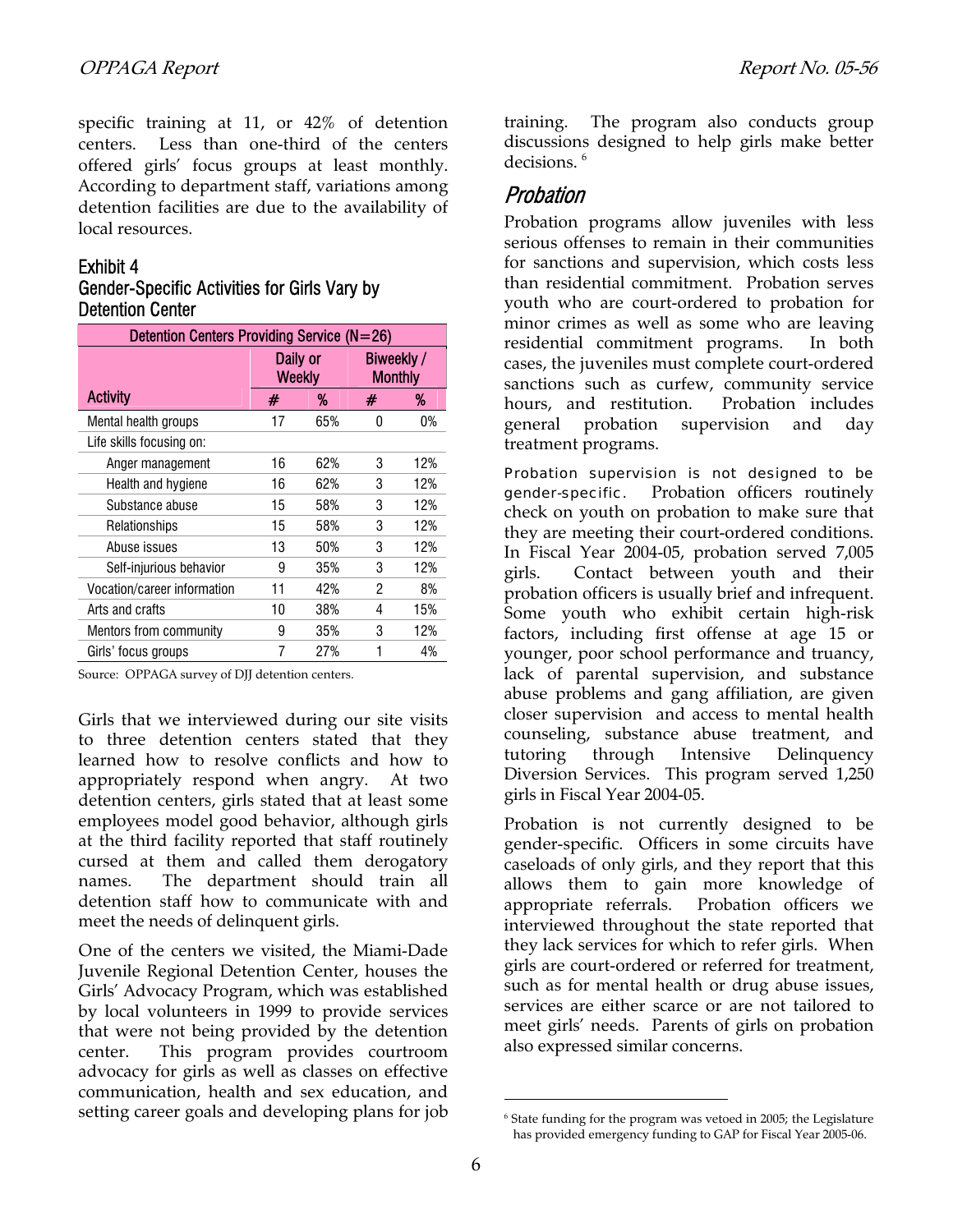In Miami, probation officers have been trained to  $\overline{R}$ **ecommendations** - respond to concerns particular to girls who are pregnant or parents. Research shows that these girls are at high risk of medical complications as well as negative outcomes for their children, including a heightened risk of abuse or neglect. The Prevention and Early Childhood Intervention program through Florida State University recently developed and conducted a training program through the Department of Children and Families for probation officers, prosecutors, public defenders, and judges in Miami to make them aware of community resources that are available for these girls. In another program in Miami, the Young Parents Project, pregnant girls received intensive services and training to help them interact in more positive ways with their babies, which may improve girls' ability to be nurturing parents and the babies' chances of healthy development.

Day treatment meets some gender-specific criteria. Day treatment programs generally last most of the day and include school and afterschool activities. These programs also provide additional services, such as anger management classes, building social skills, and substance abuse education. In Fiscal Year 2004-05, day abuse equication. In Fiscal Year 2004-05, day **Agency Response** 

The structure of day treatment programs meets some girls' needs, such as mental health services, physical safety, and helping girls learn to resolve conflict. While day treatment can also provide emotional safety and gender-specific social and educational planning, programs are not necessarily designed to do so. Our focus groups of girls in day treatment programs reported that their attitudes had positively changed and they are less prone to anger and are more respectful than before entering the program.

Many of the department's non-residential programs appear to meet most gender-specific criteria, but this programming could be strengthened. Specifically, we recommend that the Department of Juvenile Justice

- revise scoring criteria for awarding prevention grants to require these programs to provide gender-specific services;
- train all detention staff how to communicate with and meet the needs of delinquent girls; and
- train juvenile probation officers on issues relating to pregnancy and teen parenting and refer girls to community resources to assist them with these issues.

Finally, probation officers, parents, and girls on probation noted that the availability of mental health and substance abuse treatment services is problematic in community-based programs. Our report on alternative placements for these girls will provide several options for consideration.

In accordance with the provisions of s. 11.51(6), Florida Statutes, a draft of our report was submitted to the Secretary of the Department of Juvenile Justice for review and response.

The Secretary's written response is reproduced in its entirety in Appendix B.

## Florida Monitor: [www.oppaga.state.fl.us](http://www.oppaga.state.fl.us/)

Project supervised by Kathy McGuire (850/487-9224) Project conducted by Jason Gaitanis, Rashada Houston, and LucyAnn Walker-Fraser Gary R. VanLandingham, OPPAGA Director

OPPAGA supports the Florida Legislature by providing evaluative research and objective analyses to promote government accountability and the efficient and effective use of public resources. This project was conducted in accordance with applicable evaluation standards. Copies of this report in print or alternate accessible format may be obtained by telephone (850/488-0021 or 800/531-2477), by FAX (850/487-3804), in person, or by mail (OPPAGA Report Production, Claude Pepper Building, Room 312, 111 W. Madison St., Tallahassee, FL 32399-1475). Cover photo by Mark Foley.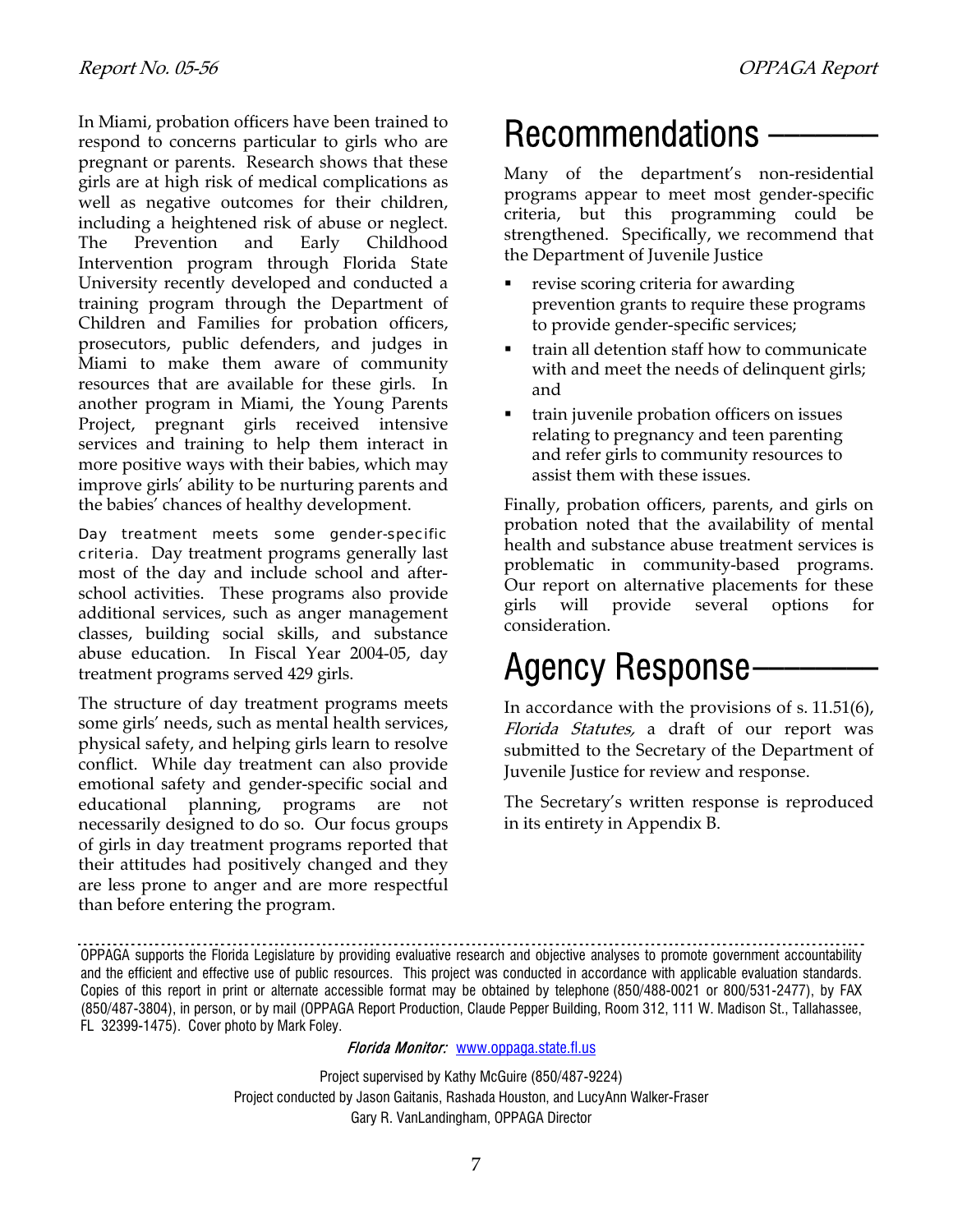# Appendix A

# OPPAGA Visited 10 Juvenile Justice Programs

To determine the extent to which programs met gender-specific criteria, we conducted site reviews at the 10 prevention, detention, and probation programs listed below.

| <b>Name of Program</b>              | <b>County</b>     |  |
|-------------------------------------|-------------------|--|
| <b>Prevention</b>                   |                   |  |
| <b>Capital City Youth Services</b>  | Leon              |  |
| <b>PACE Broward</b>                 | <b>Broward</b>    |  |
| <b>PACE Leon</b>                    | Leon              |  |
| <b>Detention</b>                    |                   |  |
| <b>Leon Detention Center</b>        | Leon              |  |
| Miami-Dade Detention Center         | Dade              |  |
| <b>Okaloosa Detention Center</b>    | Okaloosa          |  |
| <b>Probation/Day Treatment/IDDS</b> |                   |  |
| Circuit 2 Probation                 | Leon              |  |
| Circuit 18 Probation                | Brevard, Seminole |  |
| <b>Crosswinds Youth Services</b>    | <b>Brevard</b>    |  |
| Tallahassee Marine Institute        | Leon              |  |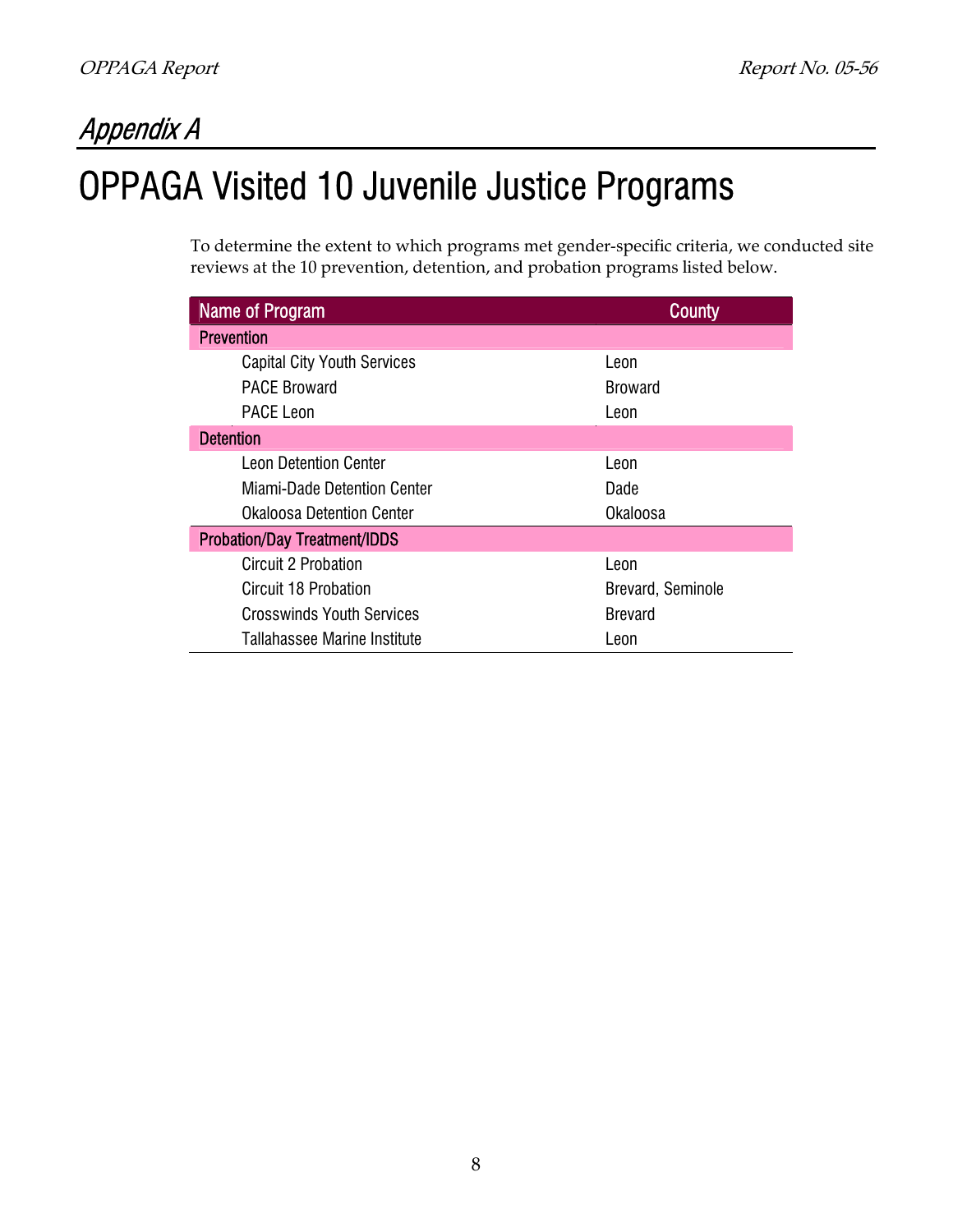# Appendix B



December 2, 2005

Gary VanLandingham, Director Office of Program Policy Analysis and Government Accountability 314 Claude Pepper Building 111 West Madison Street Tallahassee, Florida 32302-1475

# **RE: Non-Residential Gender-Specific Services For Delinquent Girls DRAFT REPORT**

Dear Mr. VanLandingham:

Thank you for the opportunity to respond to your office's report of November 2005 on gender-specific non-residential services provided by the Department of Juvenile Justice. Generally we concur with your recommendations and provide these responses.

**Recommendation 1:** *Revise scoring criteria for awarding prevention grants to require these programs to provide gender-specific services.*

Federally funded prevention grants are now administered by the Department's Office of Research and Planning. The Challenge Grant Program provided \$660,000 in genderspecific prevention programs that served 582 girls in FY 2004-05. For federally funded prevention programs, the State Advisory Group (SAG) determines how grant applications are scored. The SAG reviews and approves the RFP, which outlines programming needs, the evaluation process and the scoring instrument. The SAG is currently revising the RFP and scoring system. Staff will advise them of OPPAGA's recommendations concerning gender-specific programming requirements in the scoring process for their consideration in the revision process.

The Department intends to issue a request for proposals by February 10, 2006, for three gender-specific programs targeting disproportionate minority contact issues facing at-risk girls. In addition, Prevention will revise the request for proposals for its state-funded programs to include grant availability for gender-specific programs.

> **2737 Centerview Drive ● Tallahassee, Florida 32399-3100 ● (850) 488-1850 http://www.djj.state.fl.us**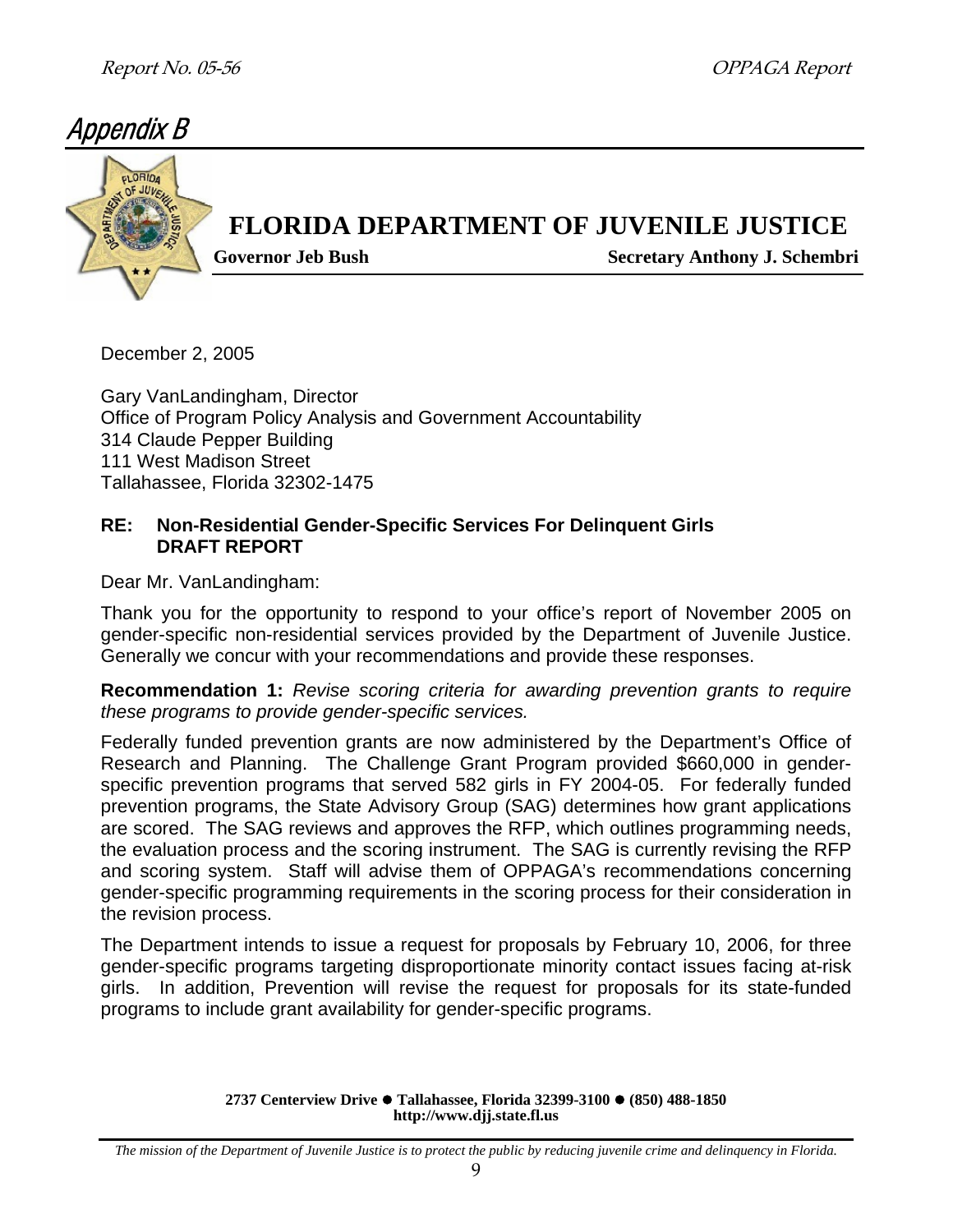**Recommendation 2:** *Train all detention staff how to interact with and meet the needs of delinquent girls.* 

Several activities suggested in the report could not be fully implemented in detention due to the short length of stay in detention. For instance, many of the life skills topics are curriculum based and require more than one or two sessions to be effective. Focus groups also require multiple sessions to be beneficial, limiting the feasibility of providing this type of programming. Some services, such as arts and crafts, are limited in detention due to security and safety concerns. Detention will work to identify programming appropriate for use in secure detention and implement that programming on an on-going basis.

The curriculum for our officer certification program is currently being revised and we intend to include more specific information pertaining to gender-specific services. Revisions are scheduled for completion by March 2006. In addition, the Department has initiated a Trauma-Informed Practice demonstration project, built on the early successes of other state adult and juvenile justice systems as well as numerous mental health settings around the nation. In recent years, research has convincingly demonstrated that youth, and particularly girls, involved in juvenile justice systems have high rates of physical and sexual abuse victimization as well as exposure to other forms of trauma. An abundance of research, along with the experience of other states, indicates that trauma-related mental health problems largely explain the aggressive, self-destructive behavior so commonly reported among girls in juvenile justice systems, and that appropriately addressing trauma can result in physically and emotionally safer facility environments as well as improved treatment responsivity. Trauma-Informed Practice involves two primary components:

1) Training staff to understand the prevalence and impact of trauma on the mental and behavioral health of youth in their care, and to provide appropriate interventions that will *mitigate* rather than *exacerbate* the effects of trauma; and

2) Ensuring that mental health staff provide trauma assessment, and when indicated, evidence-based treatment for trauma-related problems.

The first major training event for this project is scheduled for December 15 and 16 in Tampa, Florida. The National Association of State Mental Health Program Directors will be providing a "Trauma-Informed Practice" train-the-trainer event, which will prepare participants to train facility staff on the nature and prevalence of trauma among delinquent youth (particularly girls) and how to interact more effectively with traumatized youth. Two detention centers, Palm Beach and Marion, will be included in the Department's formal demonstration project of this model. However, it is important to note that approximately 50 trainers will be prepared, as a result of attending this training conference, to train facility staff on trauma-informed practice. We anticipate that staff in many additional facilities beyond our two detention and three residential demonstration sites will receive training in the coming months. We have received a considerable number of inquires regarding availability of training for facilities not participating in the demonstration project, and we are allocating resources to provide additional training.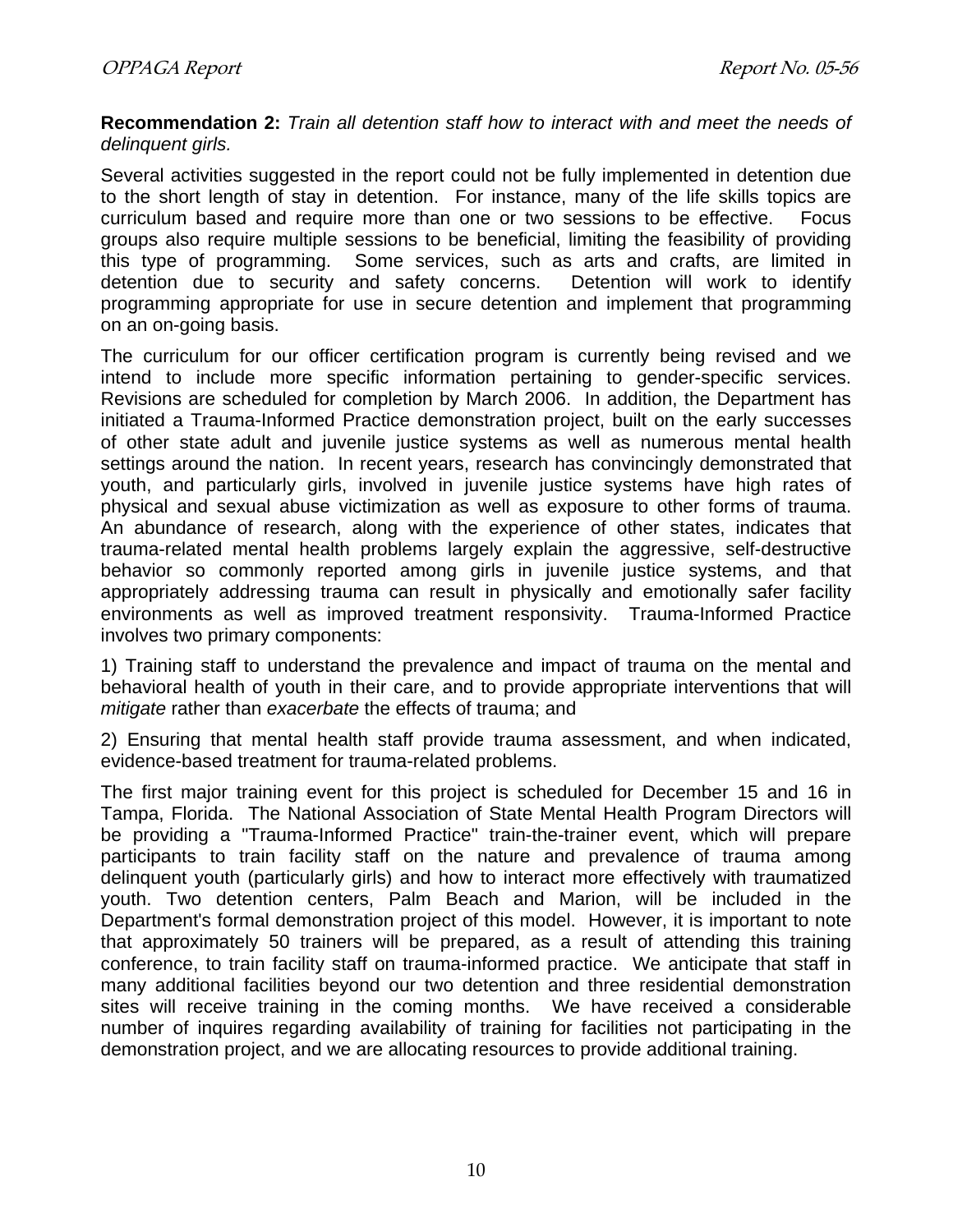The second phase of the project, tentatively scheduled for February of 2006, involves clinician training by Dr. Robert Trestman and Dr. Julian Ford, both of the University of Connecticut, who have implemented trauma-specific and dialectical behavioral therapy treatment in detention centers in Connecticut. They will train detention center clinicians to administer a brief trauma and stress education curriculum to youth, and will also prepare them to provide a multi-session treatment curriculum for youth who remain in detention (or residential facilities) for longer periods of time. Dr. Angela Browne of Harvard is also consulting on the project, specifically on the clinical and evaluation components.

Based on the strong empirical support for trauma-informed practice, and the real-world successes that this approach has yielded in many correctional and mental health settings where it has been implemented, we anticipate that this project has the potential to improve facility environments, enhance treatment effectiveness, reduce the need for use of force by juvenile justice staff, and generally contribute to a more gender-specific approach with girls.

**Recommendation 3:** *Train juvenile probation officers on issues relating to pregnancy and teen parenting and to refer girls to community resources to assist them with these issues.* 

The Department agrees with OPPAGA's recommendations for gender-specific Probation services, but believes that a conclusion regarding the existence or adequacy of these programs and services cannot be drawn from the review conducted. While limited resources are available from Department-contracted programs, the Probation system was statutorily established to rely upon the community-based mental health system funded through the Department of Children and Families and continues to do so.

While court-ordered sanctions are seldom gender-specific, the Department is obligated to monitor and ensure compliance with the conditions noted in these orders. In our larger circuits, economies of scale make it possible to establish gender-specific caseloads as exist in circuits 1, 13 and 18. Gender-specific juvenile probation officers become more aware of non-Department resources available in the community to assist girls and boys with individual problems and needs. These officers also have limited access to mental health, substance abuse and sex offender counseling services to supplement their monitoring and community-based referrals. The Department agrees that additional mental health, substance abuse and gender-specific services would be beneficial and cost effective in reducing juvenile crime.

The Department is in the process of converting to the new Positive Achievement Tool or PACT risk-need assessment. Based on the nationally recognized Washington State tool, the PACT provides a wealth of individual data on youth, including gender-specific items, which are automated for easy analysis and reporting. The PACT also assists the Juvenile Probation Officer (JPO) in developing an individualized case plan to address the specific needs of the girl or boy disposed to Probation. It also assists our JPOs in prioritizing the use of valuable programs, such as our day treatment and evidence-based programs.